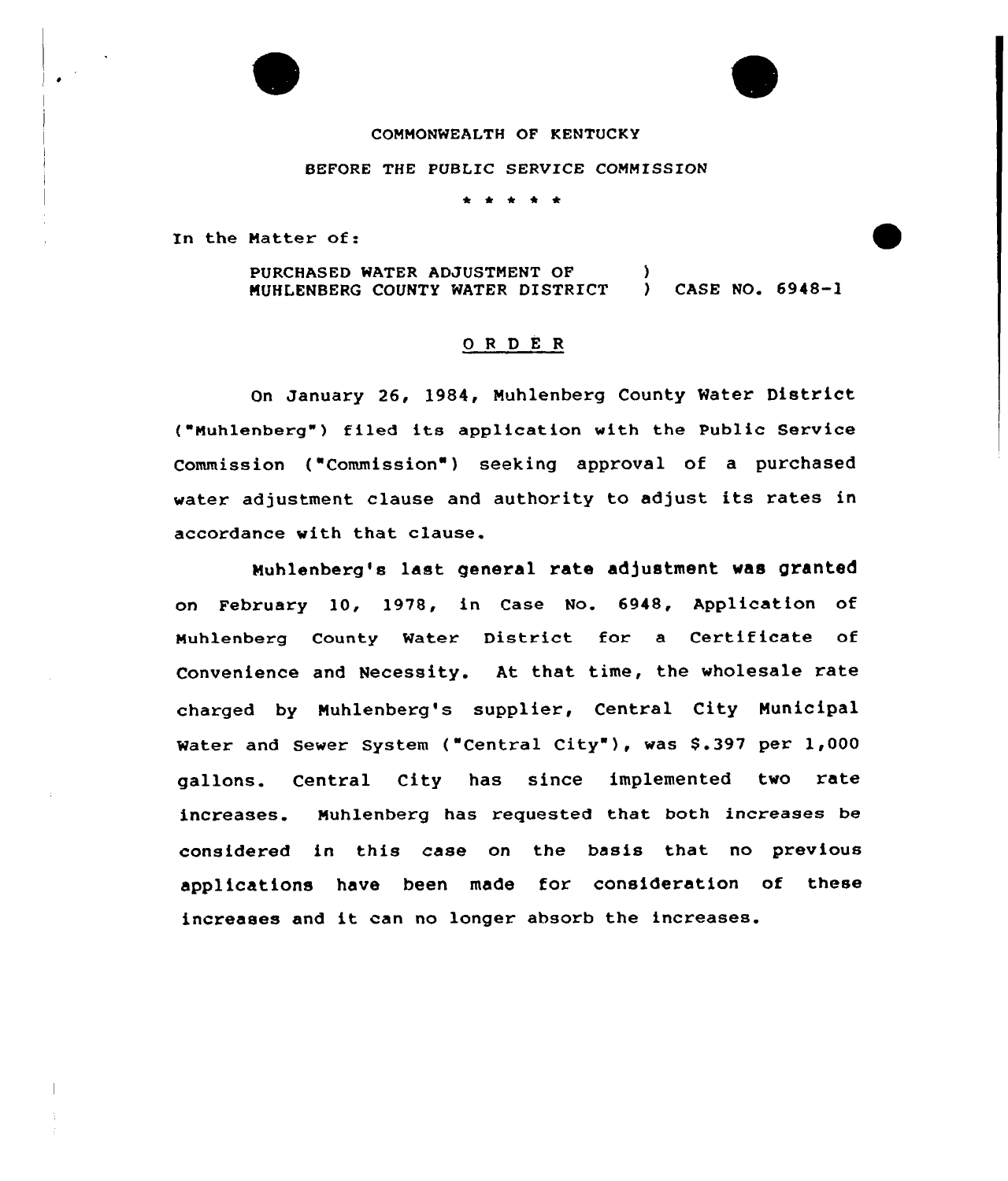The Commission, having reviewed the evidence of record and being advised, is of the opinion and finds that:

(1} The purchased water adjustment clause proposed by Muhlenberg is in compliance with 807 KAR 5:067, Purchased Mater Adjustment Clause, is in the best interest of Muhlenberg and its customers and should be approved.

(2) Nuhlenberg's supplier, Central City, increased the wholesale rate for water from 8.397 per 1,000 gallons to  $$.487$  in October, 1979, and to  $$.891$  effective September 1, 1983.<br>(3) Muhlenberg presently has pending before the

Commission a request for a general rate adjustment (Application of Nuhlenberg County Water District for a General Adjustment of Rates and Revision of Rates, Case No. 9019). In that case, there have been several serious questions raised concerning the financial integrity of Muhlenberg to such extent that the Commission is of the opinion that this matter should be considered as part of that case and not as a separate proceeding. Consolidation of these cases will allow the Commission to more accurately determine the validity of the financial condition of Nuhlenberg and set reasonable levels of rates.

 $-2-$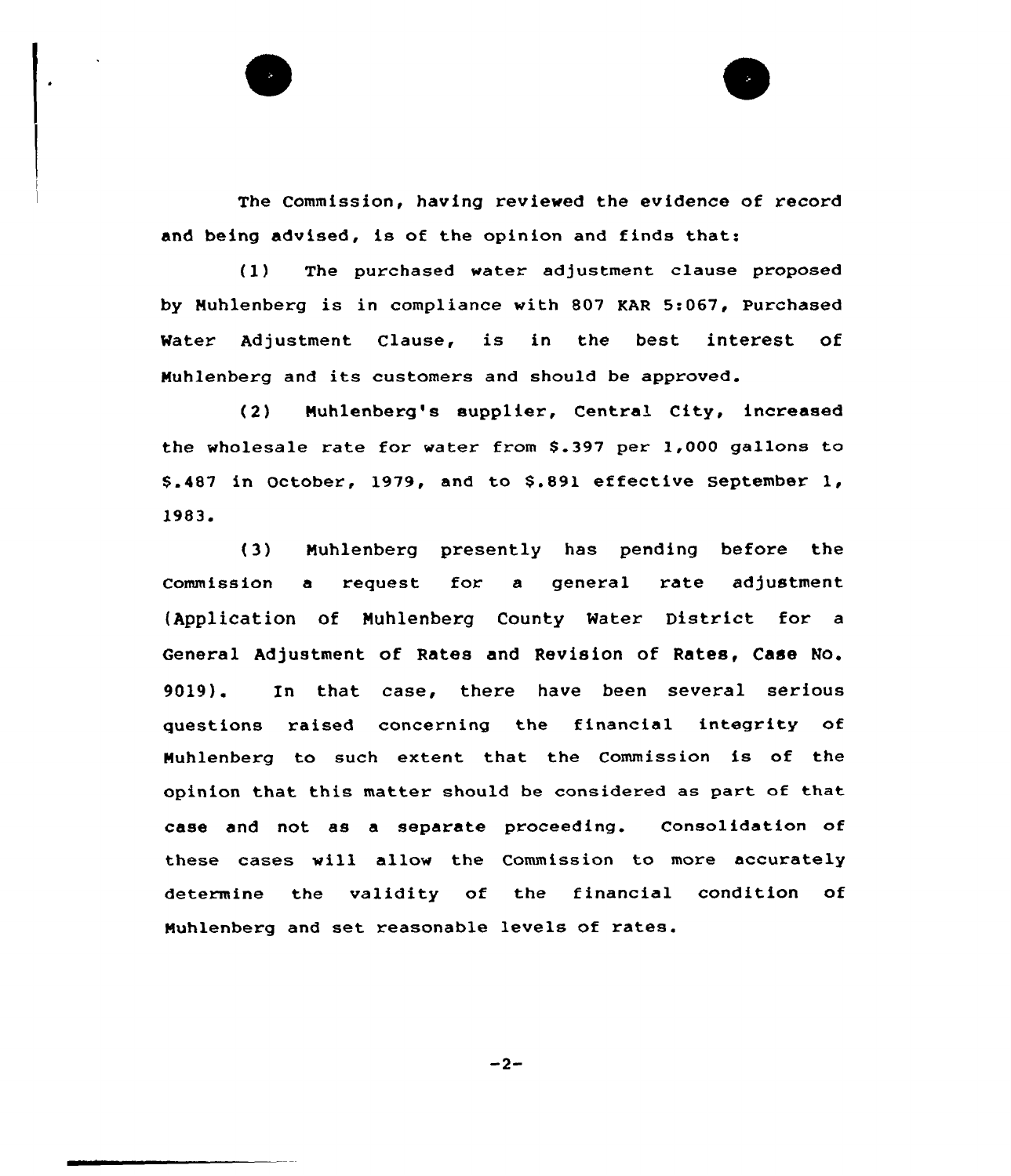(4) The purchased water adjustment requested by Muhlenberg should be denied at this time, but Nuhlenberg may file a motion for interim rate relief as <sup>a</sup> part of Case No. 9019 in accordance with the guidelines in Attachment <sup>1</sup> to this Order, if the need for relief from increased water costs is evident.

IT IS THEREFORE ORDERED that the purchased water adjustment clause filed by Huhlenberg be and it hereby is approved effective on and after the date of this Order.

IT IS FURTHER ORDERED that for future application of Nuhlenberg's purchased water adjustment clause, the base rate for purchased water shall be:

Rate

Central City Nunicipal Water and Sewer System

8.891 per 1,000 gallons

IT IS FURTHER ORDERED that the purchased water adjustment requested by Nuhlenberg be and it hereby is denied.

IT IS FURTHER ORDERED that this case be and it hereby is consolidated into Case No. 9019 now pending before this Commission.

 $-3-$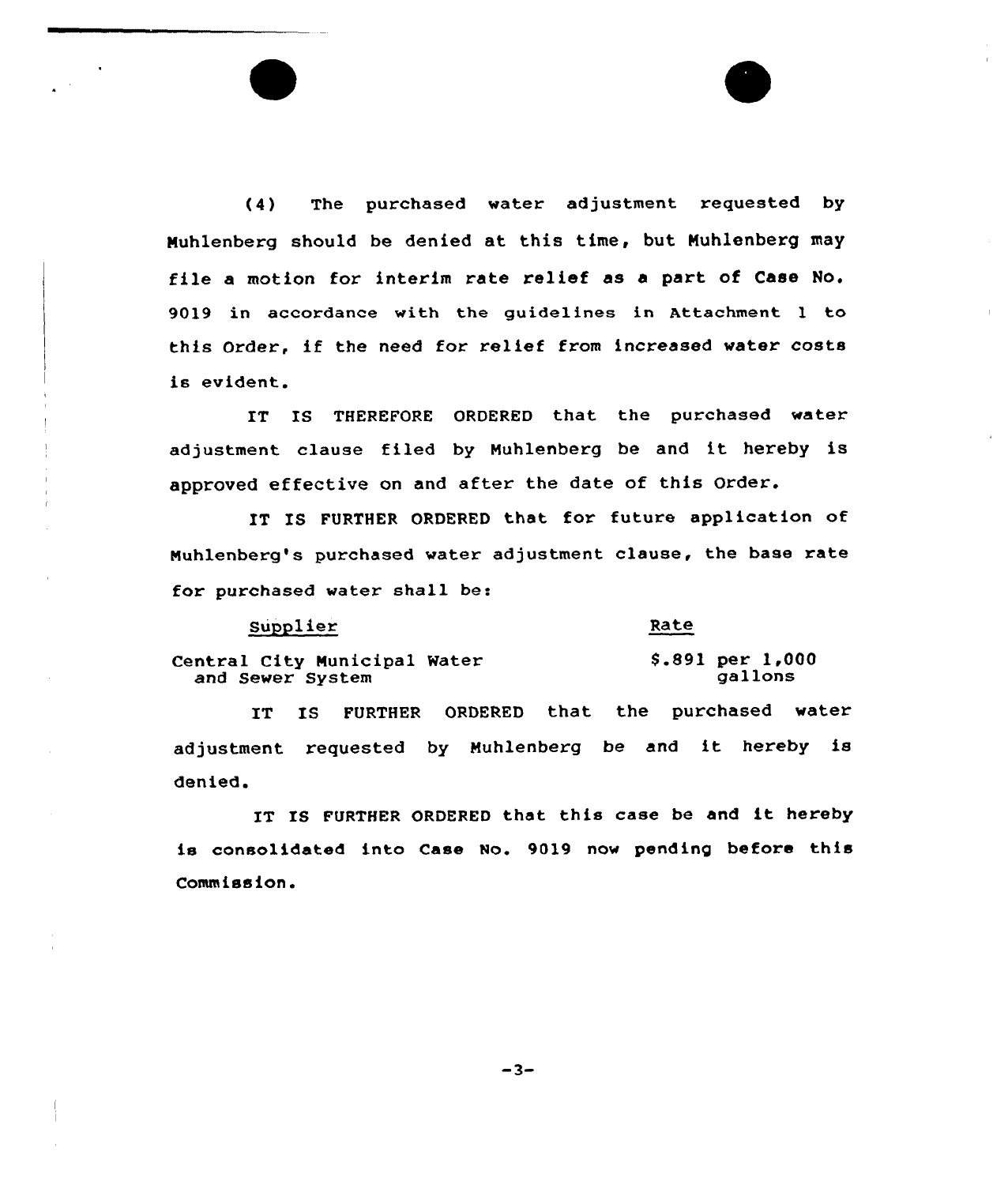



IT IS FURTHER ORDERED that within 30 days of the date of this Order, Muhlenberg shall file its revised tariff sheets setting out the purchased water adjustment clause approved herein.

Done at Frankfort, kentucky, this 27th day of April,1984.

PUBLIC SERVICE COMMISSION Vied Chairman **Commis** 

ATTEST:

Acting Secretary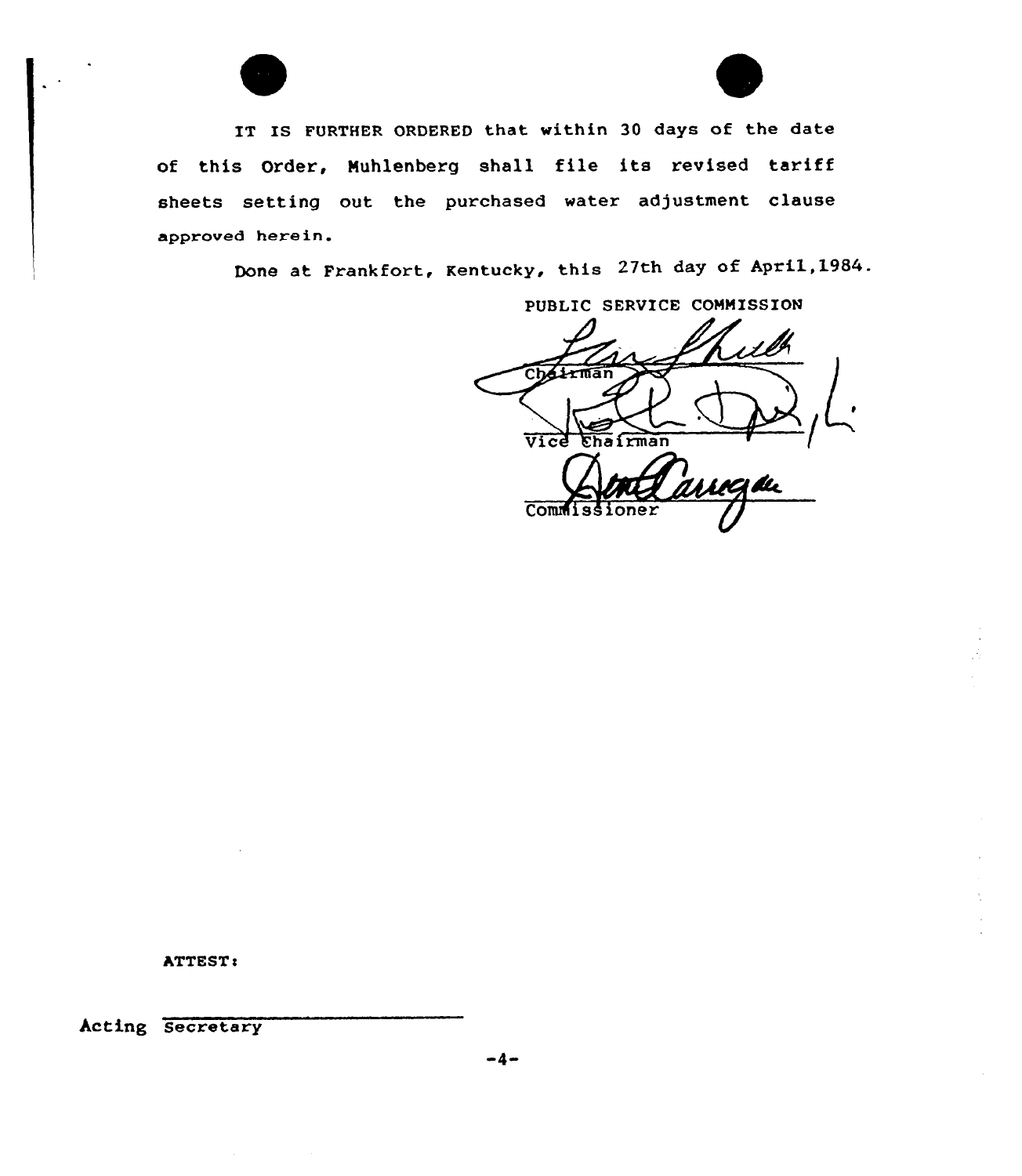

ATTACHME

 $\frac{1}{4}$ 

 $\sim$  $\frac{1}{1}$  $\sim$  $\sim$ 

¥.

÷.

l. As part of its application for rate relief, or as <sup>a</sup> subsequent motion, an applicant may request an interim order<br>pursuant to KRS 278.190 when it proves that non-discretionar expenditures have been incurred, or prior to the expiration of<br>five months will be incurred, that cannot reasonably be paid without materially impairing the credit or operations of the utility.

2. hs part of its application or as subsequent motion, the request must include, at the minimum, the following information:

(a) Prefilcd testimony supporting the non-discretionary expenditures which have necessitated the interim rate request as well as testimony addressing any and all cost savings and productivity measures instituted by the applicant in response to these expenditures. Include details of any extraordinary items occurring during the base period which affect revenue and/or expense used to support the need for interim relief.

(b) Verifiable proof that such expenditures have or will be incurred in the time frame set out in paragraph 1 above.

(c) <sup>A</sup> monthly cash flow analysis showing the effects of 2(a) and 2(b) above for each month prior to the expected final order in applicant's general rate case.

(d) Proposed rates to recover the additional revenue required, developed in accordance with the most recently approved rate design structure.

3.(a) The hearing for interim rate relief normally will be scheduled the fourth week after the application therefor has been received. Public notice of the hearing must be made by the applicant pursuant to Commission regulations.

(b) At such hearing, proof and cross-examination vill normally be limited to matters relevant to the issues stated in paragraphs 1 and 2 above.

4. Due to the expeditious and interlocutory nature of the hearing for interim rate relief, the use of additional information requests is impractical and wi11 be allowed only for good cause shown.

5. The burden of proof that the conditions in paragraphs 1 and 2 above exist rests solely with the applicant. The Commission will not consider as a part of any interim rate relief pro forma